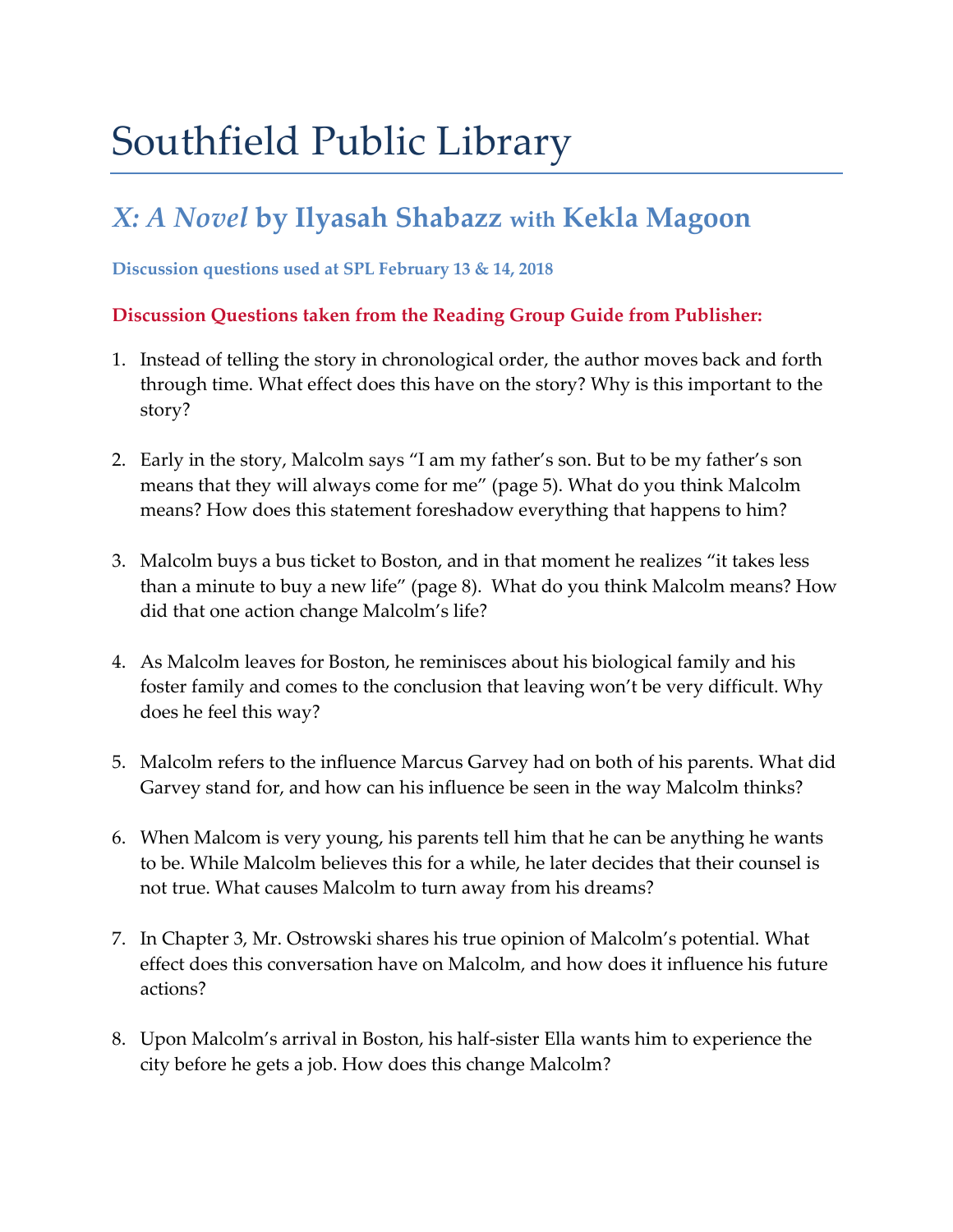- 9. Shorty tells Malcolm: "In this world, everything's a hustle. . . . If it doesn't look like a hustle, you got to look at it from another angle" (page 114). Why does hustling appeal to Malcolm so much? Why is he drawn to the world of the hustler?
- 10. Everyone seems willing to offer Malcolm credit at first. How does this become a problem for him later on?
- 11. Malcolm's family confronts him about his selling and using drugs, dating white women, and losing his job. How does Malcolm rationalize his actions, and what does this do to his relationship with his family?
- 12. When Malcolm works at Small's in Harlem, he listens as two men discuss "Negro improvement." Malcolm reasons that "Negroes don't need improvement. Real Negroes don't sit around and talk about how things should be and what they should have. Real Negroes go out and get some of their own" (page 253). How has Malcolm's life up to this point personified this sentiment? Why does he feel this way?
- 13. On May 19, 1943, Malcolm turns eighteen years old. How is he feeling about his life at this point in time?
- 14. Malcolm feels that it is inevitable that he will go to jail and claims "the whole court is out to get [him]" (page 322). Whom does Malcolm blame for his troubles and why?
- 15. 22843. With these numbers, Malcolm begins to look at his life in a new way. How does Malcolm see the world through these numbers?
- 16. After hearing and seeing Bembry in prison, Malcolm remembers that "words are a weapon" (page 331). What do these words mean to Malcolm, and how does he begin to change?
- 17. What impact does Elijah Muhammad have on Malcolm? How do his words change Malcolm?
- 18. Malcolm believes that everything in his life has led him to where he has arrived, to be a new man, to follow Islam, and to be ready to serve Allah. Do you agree or disagree? Why or why not?
- 19. The words "Up, up, you mighty race" resonate with Malcolm. How does he use these words to create a new life for himself and his people?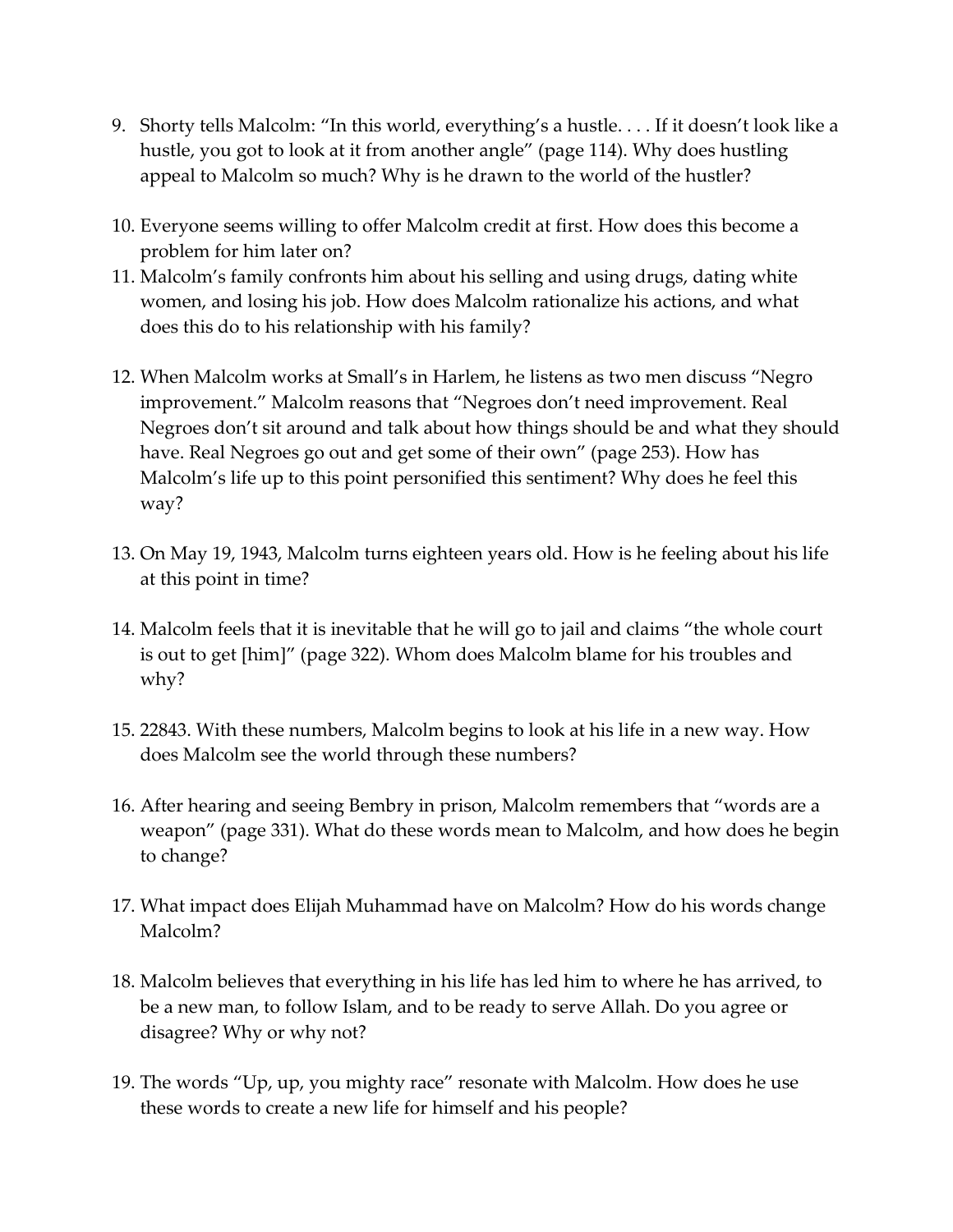20. At the end of the story, Ilyasah Shabazz has added notes to explain many of the events that take place in this novel. Why did she choose to combine fiction and facts? What effect does this have on the story she has told?

# Southfield Public Library

#### *General discussion questions*

- For the person who chose the book What made you want to read it? What made you pick it for the book club? Did it live up to your expectations?
- How is the book structured? First person? Third person? Flashbacks? Narrative devices? Do you think the author did a good job with it?
- How would you describe the author's writing style? Concise? Flowery? How is language used in this book? Read aloud a passage that really struck you. How does that passage relate to the book as a whole?
- How effective is the author's use of plot twists? Were you able to predict certain things before they happened? Did the author keep you guessing until the end?
- Did the book hold your interest?
- How important is the setting to the story? Did you feel like you were somewhere else? Did the time setting make a difference in the story? Did the author provide enough background information for you to understand the setting and time placement?
- Which is stronger in the book the characters or the plots?
- Would you recommend this book to someone else? Why? And to whom?